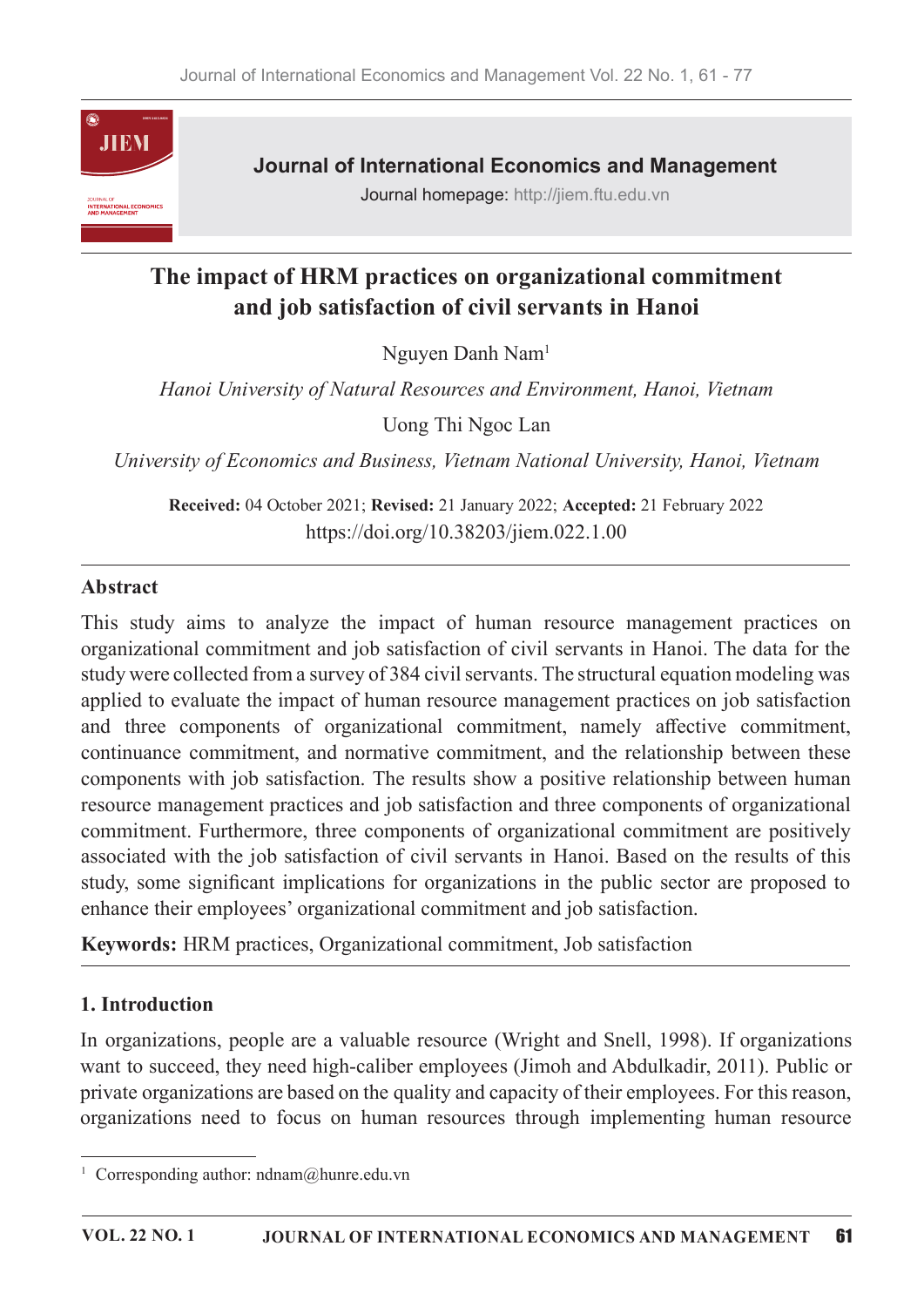management (HRM) practices due to its vital role in maximizing the capacity of employees in the organization (Saleem and Khurshid, 2014). HRM practices could create intelligent organizations and enhance their capabilities (Nancy, 2013).

Organizational success depends on employee engagement with the organization. Organizational commitment is a prerequisite for employee job satisfaction. HRM practices play an important role in building relationship between organization and employees. According to the theory of social exchange, employees give their work capacity in exchange for privileges and benefits from the organization (Jawaad *et al.*, 2019).

If employees are committed and satisfied with their job, the organization will reduce their turnover and leave costs, and increase its efficiency (Rahman and Chowdhury, 2012). The employees' job performance and work capacity are the basic factors to assess the level of their job satisfaction (Pasaoglu and Tonus, 2014). For every organization, to draw new employees and retain existing talented employees, HRM practices, organizational commitment, and job satisfaction should be considered one of the organization's priorities (Khera, 2010; Rahman *et al.*, 2013).

In the context of Vietnam, there exist several studies focusing on the impact of HRM practices on organizational commitment and job satisfaction (Minh, 2013; Ngoc, 2016). However, among these, the number of empirical studies in the public sector is scarce. Hence, it is necessary to study the impact of HRM practices on organizational commitment and job satisfaction of civil servants in Hanoi, the capital city of Vietnam.

The remaining of the paper consists of four sections. Section 2 is the theoretical background of HRM practices, organizational commitment, job satisfaction, and hypotheses. We analyze the methodology used in the paper in Section 3. Section 4 focuses on analyzing the research results and discussing them.The last section concludes the study and gives management implications to advance organizational commitment and job satisfaction of civil servants in Hanoi.

### 2. Literature review and research hypothesis

### 2.1 Literature review

### $2.1.1$  The theory of human resource management practices

Dung (2011) defines HRM as a set of elements, including the philosophy, policies, and functional activities of attracting, training, developing, and maintenance of human resources to achieve the optimal results for both organizations and employees. HRM practices are a system of decisions and administrative actions, which are related to employees working at an organization (Dung *et al.*, 2017). HRM practices will help an organization retain and achieve highly technical human resources, dedicated to working and mentally motivated employees. HRM practices consist of recruitment, selection, training, fostering, and development of human resources. They are consistent with the needs of the organization (Armstrong, 2008). HRM practices covering the sides of HRM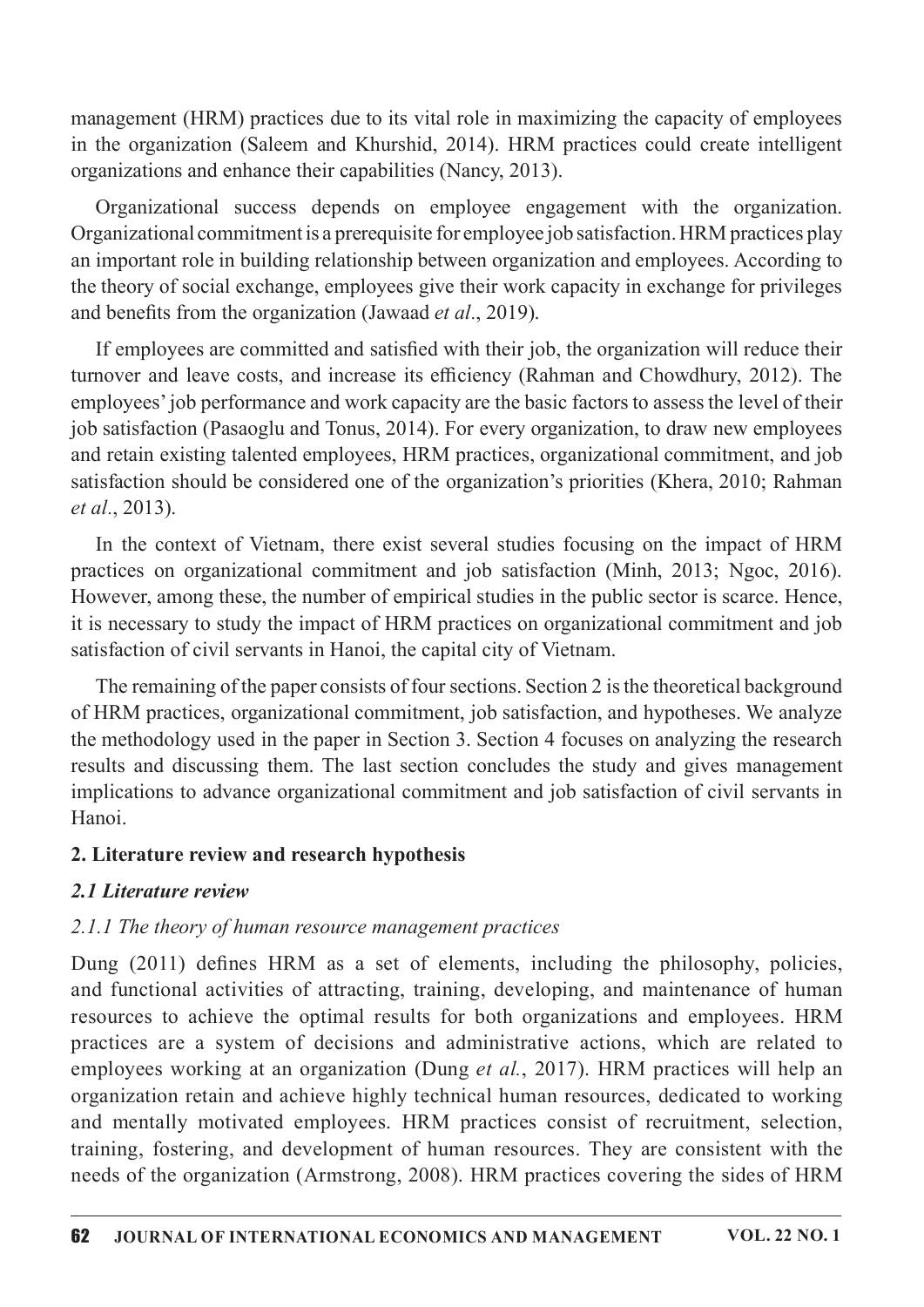are improved and flexibly applied to each organization. Each organization has its own characteristics, strategies, and goals. Hence, each organization needs different approaches to HRM practices. Morrison (1996) shows that HRM practices consist of human resource philosophy, selection, socialization, training, evaluation and reward, and job description rules. Pfeffer (1998) proposes that HRM practices include job stability, recruitment of new employees, autonomous teams and decentralization in decision making, relatively high compensation for results, expanding training, reducing position gaps and barriers such as salary gaps, expanding information sharing, and financial results within an organization. Dung (2005) states that HRM practices include nine aspects, which include determining the works and tasks, attraction and selection, training, evaluating employee performance, salary and welfare management, development of labors relations, personnel statistics, compliance with the provisions of laws, and encouraging change.

Domestic and foreign studies have been presented in different aspects, depending on the research objectives to give consistent items. In addition, the HRM practices evaluate at the overall level covering components of the HRM practices (Guest, 1999; Son, 2017). Thus, HRM practices in the public sector present flexible uses of different aspects of HRM to serve the purposes of an organization, and depend on the inherent characteristics of the organization to decide. In addition, they can be understood as different activities to influence civil servants working at a public organizations towards the common goals of the organization.

# $2.1.2$  The theory of organizational commitment

There is a diversity of definitions related to organizational commitment, each defines approaches with different views, thereby providing many measures. The similarity of the previous studies shows that organizational commitment is an attitude variable. The differences pointed out by these studies are related to components such as level of emotions expressed in organizational commitment, conditions affecting the development of organizational commitment and expected behaviors as a result of organizational commitment. Therefore, the meaning and aspects constituting the organizational commitment of each study are always different. According to Allen and Meyer (1991), the organizational commitment is defined as the emotional or sentimental attachment to the organization of an employee. It consists of three aspects  $(i)$  affective commitment, which is an emotional connection between employees and their organization; (ii) normative commitment, which is the employee's awareness of liability and duty to the organization; (iii) continuance commitment, which is how employees perceive costs to be lost if they leave the organization. The scales of organizational commitment aspects proposed by Allen and Meyer (1991) are widely used to measure employees' organizational commitment in different fields (Benkhoff, 1997; Dung, 2006; Ha, 2010; Tam, 2013). To be relevant to the aim of this study, organizational commitment in the public sector is defined as a positive attitude that shows a close connection between the civil servants and their organizations. This attitude is built on three components of organizational commitment as proposed by Allen and Meyer (1991).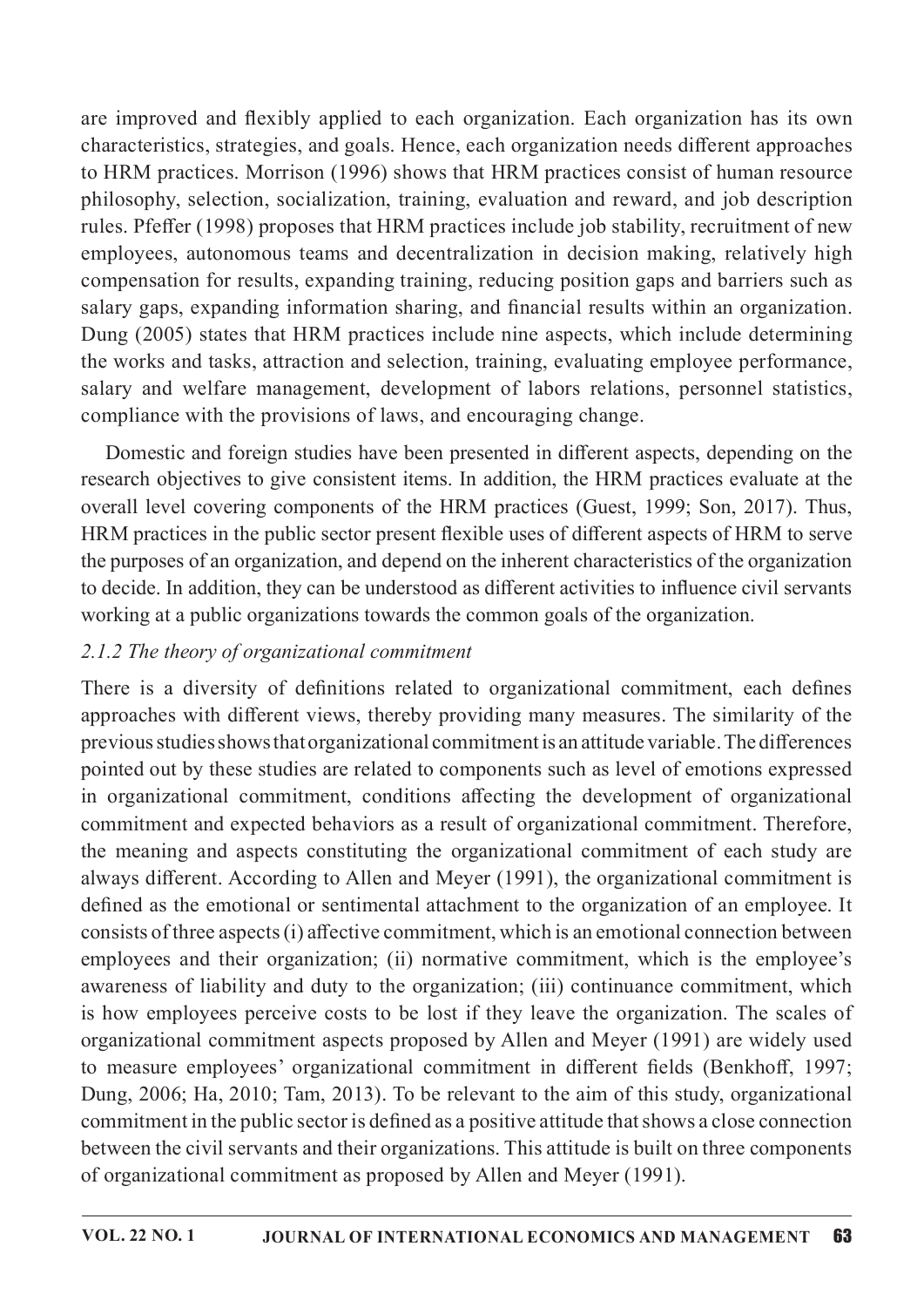#### 2.1.3 The theory of job satisfaction

Job satisfaction has many different definitions because it is based on different views (Nam and Lan, 2021). Previous studies show that job satisfaction is an attitude variable because it is an employee's overall perception of current work-related issues. The general perception depends on their positive or negative emotions towards the job or work environment for the employees (Ellickson and Logsdon, 2001). If the work environment meets the needs of the employees, their job satisfaction will increase. Employees would rate their current job based on the factors important to them (Sempane *et al.*, 2002). In addition, job satisfaction is the employee's perceived love of a job and the aspects of it. Two different measures of job satisfaction are overall job satisfaction and the various aspects of job satisfaction (Spector, 1997). Price (1997) agrees with Spector (1997) and indicates that both measures have their highlights in measuring employee job satisfaction. The highlights of different aspects of job satisfaction provide a clearer view and a more thorough assessment of each side of job satisfaction (Hirschfeld, 2000). However, Slatten  $(2008)$  finds the importance of general job satisfaction and concludes that measuring overall job satisfaction will provide an overview to cover different aspects of job satisfaction. In this study, the job satisfaction of an officer is measured by his/her overall job satisfaction. The overall job satisfaction is a positive state that appears in the working process. It is affected by the officers' expectations and their actual work results.

#### 2.2 Hypothesis development

## 2.2.1 The relationship between human resource management practices and organizational commitment

HRM practices affect employee behavior, in which organizational commitment is a significant factor towards organizational success (Boxall and Purcell, 2011). Kinicki  $et$ al. (1992) argue that organizations use different HRM practices depending on the level of employee engagement with the organization. Several domestic and foreign studies have concluded that different components of HRM would make an impact on organizational commitment (Gaertner and Nollen, 1989; Laka-Mathebula, 2004; Sendogdu et al., 2013; Dung and Ly, 2006; Anh and Dao, 2013). Besides, some in-depth studies demonstrate the relationship between HRM practice and three aspects of organizational commitment. HRM practices have an impact on affective commitment, normative commitment, and low affect continuance commitment (Meyer et al., 1989; Shore and Wayne, 1993). Guest (1995) shows that employee engagement behavior plays a central role in HRM activities. It is an important feature that distinguishes between modern and traditional HRM. Besides, HRM practices have a direct impact on continuance commitment. Based on these arguments, the following hypotheses are advanced:

H1: HRM practices have a significant impact on affective commitment. H2: HRM practices have a significant impact on continuance commitment. H3: HRM practices have a significant impact on normative commitment.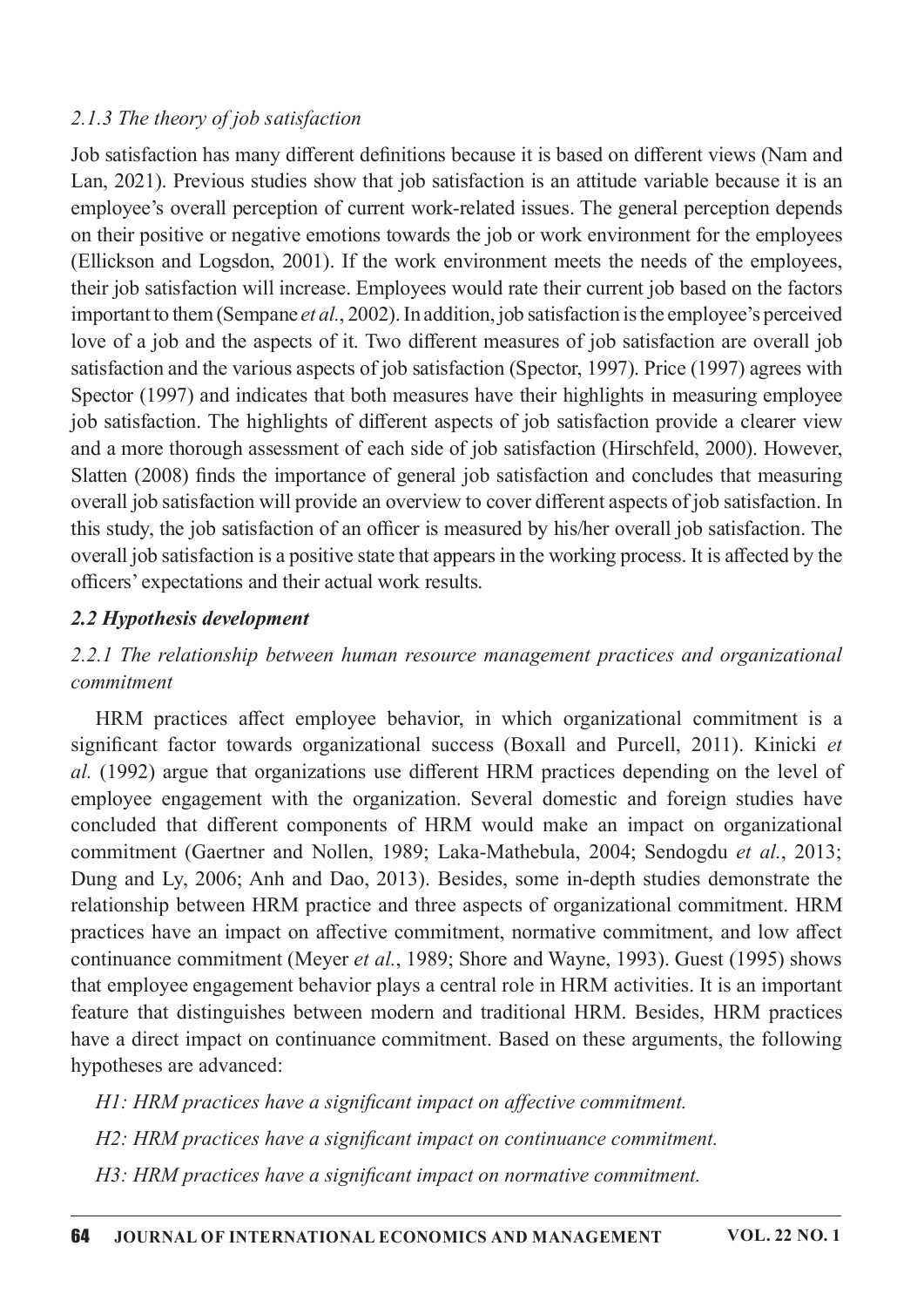### 2.2.2 The relationship between human resource management practices and job satisfaction

The core aim of any organization is the effective use of human resources towards the organizational targets. HRM practices are a way to find the best method for employees to be more devoted to the organization, creating conditions for employees to develop professionally. HRM practices have a positive correlation with job satisfaction (Steijn, 2004) and can increase job satisfaction of employees (Petrescu and Simmons, 2008). Most studies identify the relationship between different aspects of HRM and job satisfaction (Majumder, 2012; Long, 2010; Duong, 2013). Hence, HRM practices need to discover and satisfy employee's desire or/and form job incentives and motivations to promote job satisfaction. Hence, the following hypothesis is proposed:

H4: HRM practices have a significant impact on job satisfaction.

### 2.2.3 The relationship between organizational commitment and job satisfaction

Currivan (1999) examines the order of factors influencing job satisfaction and organizational commitment. The results show that job satisfaction is a prerequisite for organizational commitment. This finding is in line with Fu *et al.* (2011) and Mowday *et al.* (1982). However, some recent studies have refuted the above statement and showed that the employees with organizational commitment could increase their job satisfaction (Vandenberg and Lance, 1992; Shahid and Azhar, 2013). Thus, an organization and its employees will gain a lot of value and desirable results if the employees are organizationally committed. Allen and Meyer (1991) indicate that the three aspects of organizational commitment have an impact on job satisfaction. In addition, Allen and Meyer (1996) argue that continuance commitment has a normative effect on job satisfaction. Affective commitment and normative commitment have a strong impact on job satisfaction. Therefore, the following hypotheses are developed:

H5: Affective commitment has a significant impact on job satisfaction.

H6: Continuance commitment has a significant impact on job satisfaction.

H7: Normative commitment has a significant impact on job satisfaction.



Figure 1. The research framework

**Source:** The authors' suggestion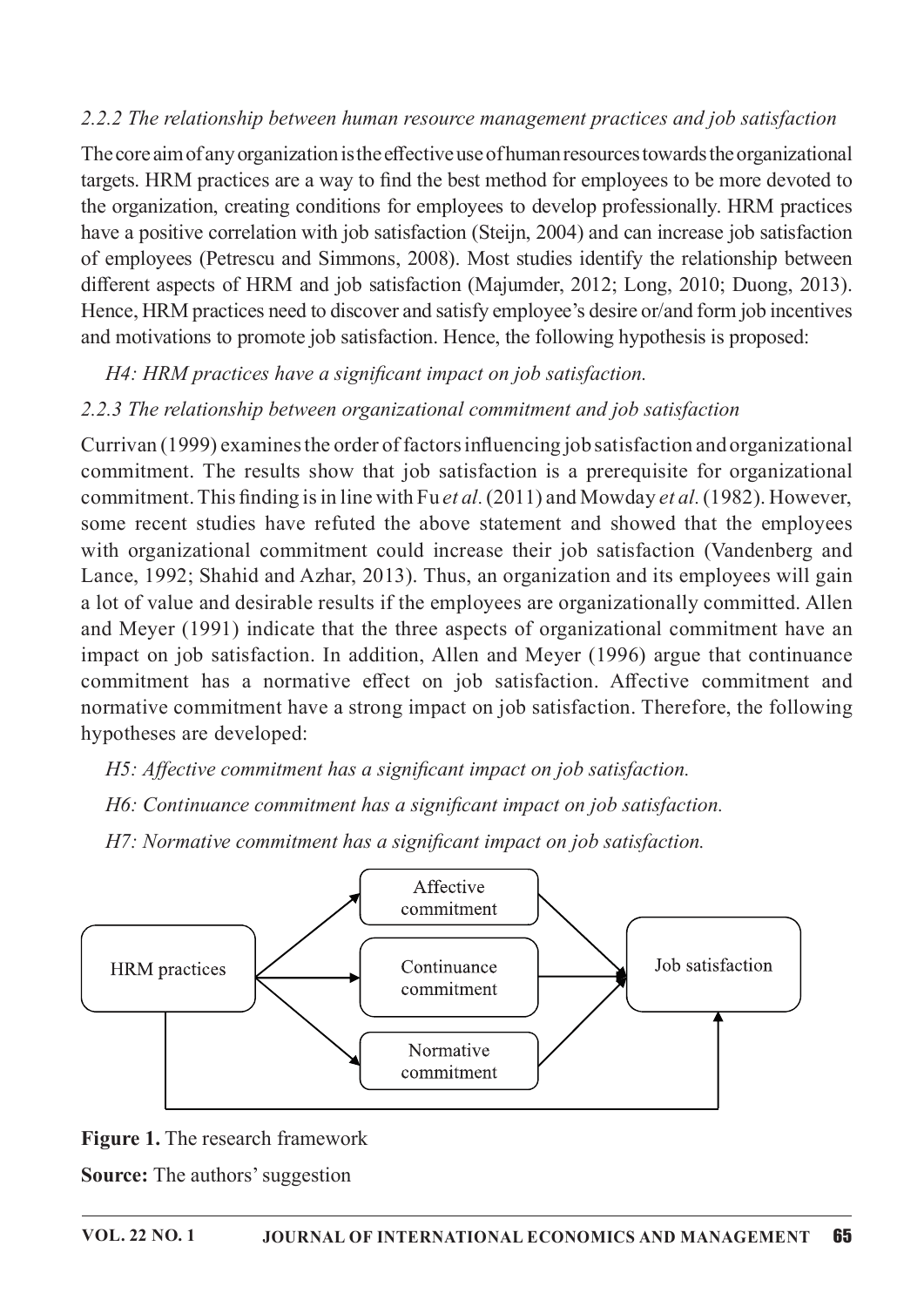### 3.Methodology

### 3.1 Scale design

The designed scale is based on previous theories of organizational commitment and job satisfaction. First is the scale of HRM practices that includes six manifest variables (Guest, 1995). Second is the scale of organizational commitment of Allen and Meyer (1991), including nineteen manifest variables. Lastly, the scale of job satisfaction of Slatten (2008), which consists of five manifest variables.

| <b>Characteristics</b> |                                    | <b>Number</b>  | <b>Percent</b> |
|------------------------|------------------------------------|----------------|----------------|
| Gender                 | Male                               | 13             | 76.5           |
|                        | Female                             | $\overline{4}$ | 23.5           |
| Age                    | Less than 30 years old             | $\overline{0}$ | 0.0            |
|                        | 30-50 years old                    | 6              | 35.3           |
|                        | Above 50 years old                 | 11             | 64.7           |
| Education              | Intermediate education and college | $\Omega$       | 0.0            |
|                        | University                         | 5              | 29.4           |
|                        | Post-Graduate                      | 12             | 70.6           |
| Seniority              | Less than 5 years                  | $\overline{0}$ | 0.0            |
|                        | 5-15 years                         | 7              | 41.2           |
|                        | Above 15 years                     | 10             | 58.8           |
| Position               | Manager                            | 8              | 47.1           |
|                        | Deputy                             | 4              | 23.5           |
|                        | Expert                             | 5              | 29.4           |

Table 1. Sample characteristics of group discussion and in-depth interview

### Source: The authors' research sample

Due to differences in culture, development level, survey scope as well as geographical location, the inherited scales are not really consistent with the survey object and context. Consequently, the scales need to be discovered, adjusted, and supplemented to suit the survey object and context. We talked to twelve experienced department managers to carefully review the contents related to the possible factors so that we could add or remove inappropriate manifest variables. Moreover, we conducted in-depth interviews with five experts in the field of HRM to discover the connection between factors, adjust the research model, and solve problems during the discussion.

The qualitative research results show that everyone agrees that the proposed factors in the research study are suitable. For the HRM practices factor, 10 out of 12 discussion participants and four out of five experts suggest that it is necessary to remove the observation variable: "The agency always pays salary based on the contribution of each person". Because the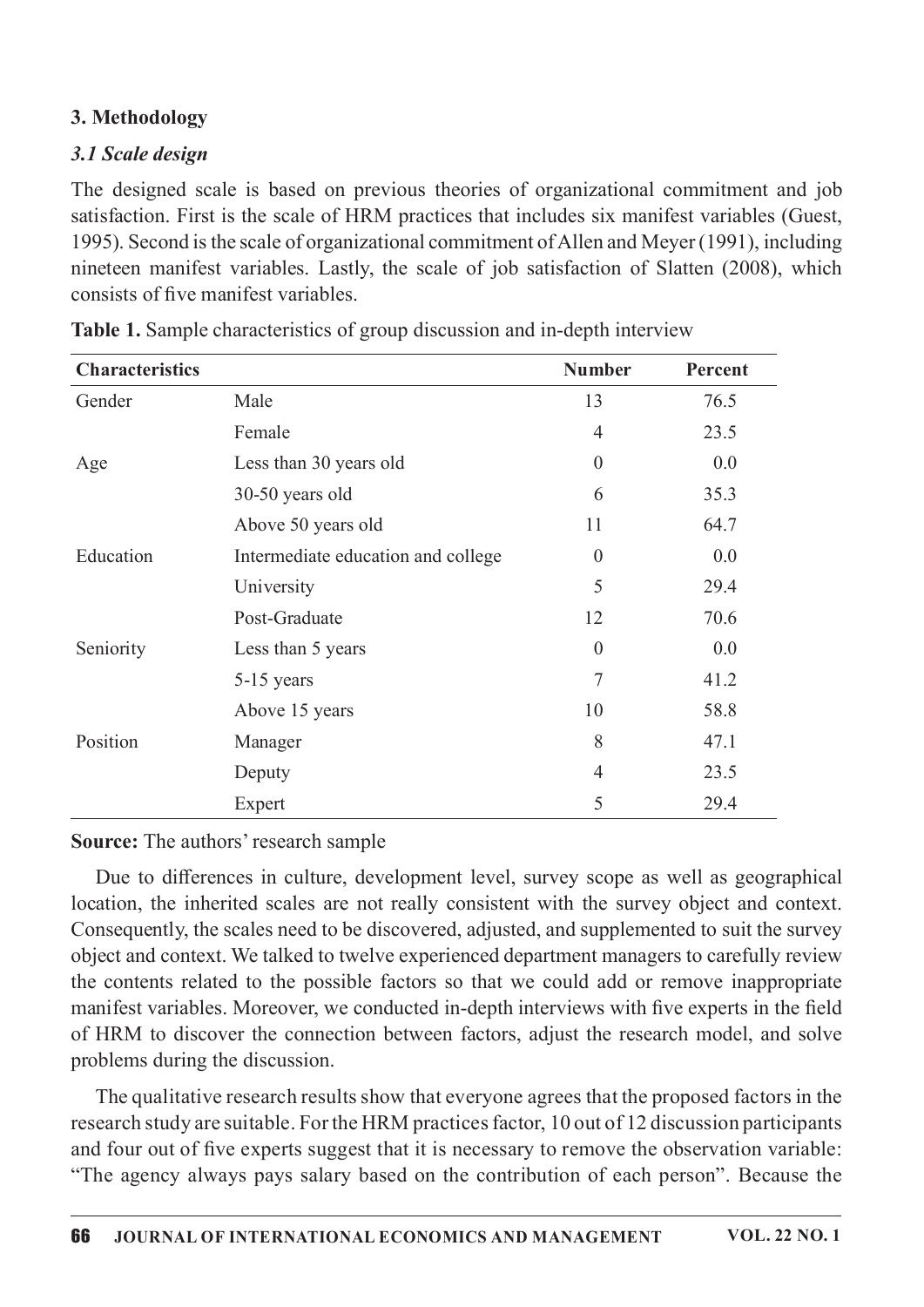content of that observed variable is not consistent with the conditions in the public sector. Salaries in the public sector are paid based on the state regulations (Table 2). Besides, experts and discussion participants agree with the designed scale of job satisfaction. For the organizational commitment factor, experts and managers participated in the discussion indicate that some manifest variables should be reduced to keep the content simple and to avoid duplication and confusion. In addition, we edited some words to be consistent with the survey object and the context of the public sector.

| Table 2. The content of manifest variables |  |  |
|--------------------------------------------|--|--|
|--------------------------------------------|--|--|

| <b>Scales</b>        | <b>Items</b>                                                                                                                                  | <b>Source</b>                         |
|----------------------|-----------------------------------------------------------------------------------------------------------------------------------------------|---------------------------------------|
| <b>HRM</b> practices |                                                                                                                                               |                                       |
| HRMPs1               | The agency always creates opportunities for you to voice<br>your opinions and present your personal views.                                    | Guest (1995)                          |
| HRMP <sub>s2</sub>   | The agency always creates conditions for you to train yourself<br>and improve your professional qualifications.                               |                                       |
| HRMP <sub>s</sub> 3  | The agency always updates all information for you about<br>work results and job evaluation.                                                   |                                       |
| HRMPs4               | Your agency often organizes a number of activities to improve<br>solidarity, create a happy, sociable and attractive atmosphere<br>at work.   |                                       |
| HRMPs5               | Your agency always gives priority to employees with many<br>achievements and experience working at your agency.                               |                                       |
| HRMPs6               | Your agency always encourages working process based on Research by the authors<br>close coordination between departments and people together. | themselves                            |
| HRMPs7               | Your agency leaders always listen to employees' opinions<br>before making decisions.                                                          |                                       |
| HRMPs8               | Your agency always uses job evaluation standards and job<br>completion to give a promotion.                                                   |                                       |
| HRMPs9               | Your agency's recruitment policy and procedures are built<br>according to the regulations issued by the state.                                |                                       |
|                      | <b>Affective commitment</b>                                                                                                                   |                                       |
| AC1                  | The agency is your second home.                                                                                                               | Allen and Meyer (1991);               |
| AC2                  | You are proud and happy to work at the agency.                                                                                                | Research by the authors<br>themselves |
| AC3                  | You feel the agency is very important and meaningful.                                                                                         |                                       |
| AC4                  | You belong to the agency.                                                                                                                     |                                       |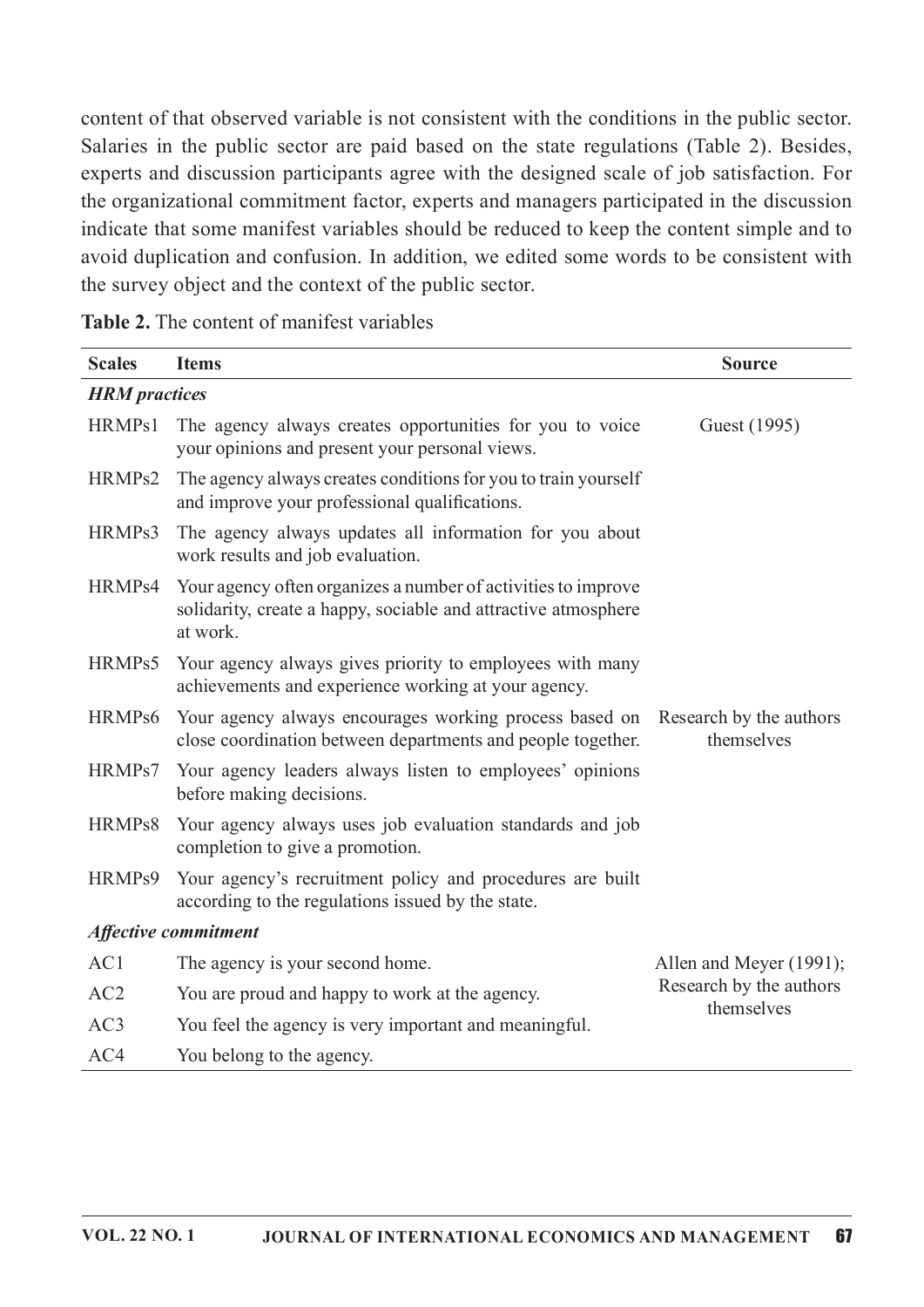| Table 2. The content of manifest variables (continued) |  |
|--------------------------------------------------------|--|
|--------------------------------------------------------|--|

| <b>Scales</b>           | <b>Items</b>                                                                                      | <b>Source</b>                         |
|-------------------------|---------------------------------------------------------------------------------------------------|---------------------------------------|
|                         | Continuance commitment                                                                            |                                       |
| CC1                     | You feel it is necessary to stay at the agency.                                                   | Allen and Meyer (1991);               |
| CC2                     | You will be greatly affected if you leave the agency.                                             | Research by the authors<br>themselves |
| CC <sub>3</sub>         | You will have a hard time finding another job if you leave the<br>agency.                         |                                       |
| CC <sub>4</sub>         | You have invested a lot of effort and enthusiasm in the agency,<br>so it is difficult to give up. |                                       |
|                         | <b>Normative commitment</b>                                                                       |                                       |
| NC1                     | You realize your responsibilities and obligations towards the Allen and Meyer (1991);<br>agency.  | Research by the authors               |
| NC <sub>2</sub>         | You feel it unnecessary to leave the agency.                                                      | themselves                            |
| NC3                     | You feel loyalty to the agency.                                                                   |                                       |
| NC4                     | You feel indebted to the agency because it has brought many<br>good things.                       |                                       |
| <b>Job</b> satisfaction |                                                                                                   |                                       |
| JS1                     | You feel that the agency is the best place to work.                                               | Slatten $(2008)$                      |
| JS <sub>2</sub>         | The agency always inspires you to do a good job.                                                  |                                       |
| JS3                     | You choose the agency as the only place to work.                                                  |                                       |
| JS4                     | You always strive for work and organization.                                                      |                                       |
| JS5                     | You feel satisfied with your work at the agency.                                                  |                                       |

Source: The authors' compilation

### 3.2 Data collection

The study of Hair et al. (2014) indicates that the minimum sample size for exploratory factor analysis (EFA) is 50, preferably 100 or more. Moreover, the ratio of manifest observations on an analytic variable of 5:1 or 10:1 will provide the minimum sample size of the study to warrant reliability. In our research, we use the 10:1 rule. This study has 26 manifest variables, so the number of minimum sample size is  $26*10=260$ .

This study applies the convenient sampling method to survey the civil servants working in the public sector in Hanoi. To limit the number of invalid answer sheets, we carry out a survey with 384 civil servants. After processing the obtained data, there remain 372 valid answers with a recovery rate of 96.9%. The survey period starts from 01 March 2021 to 31 March 2021. The survey forms are sent directly by email to the civil servants working at twenty state agencies in Hanoi (Table 3).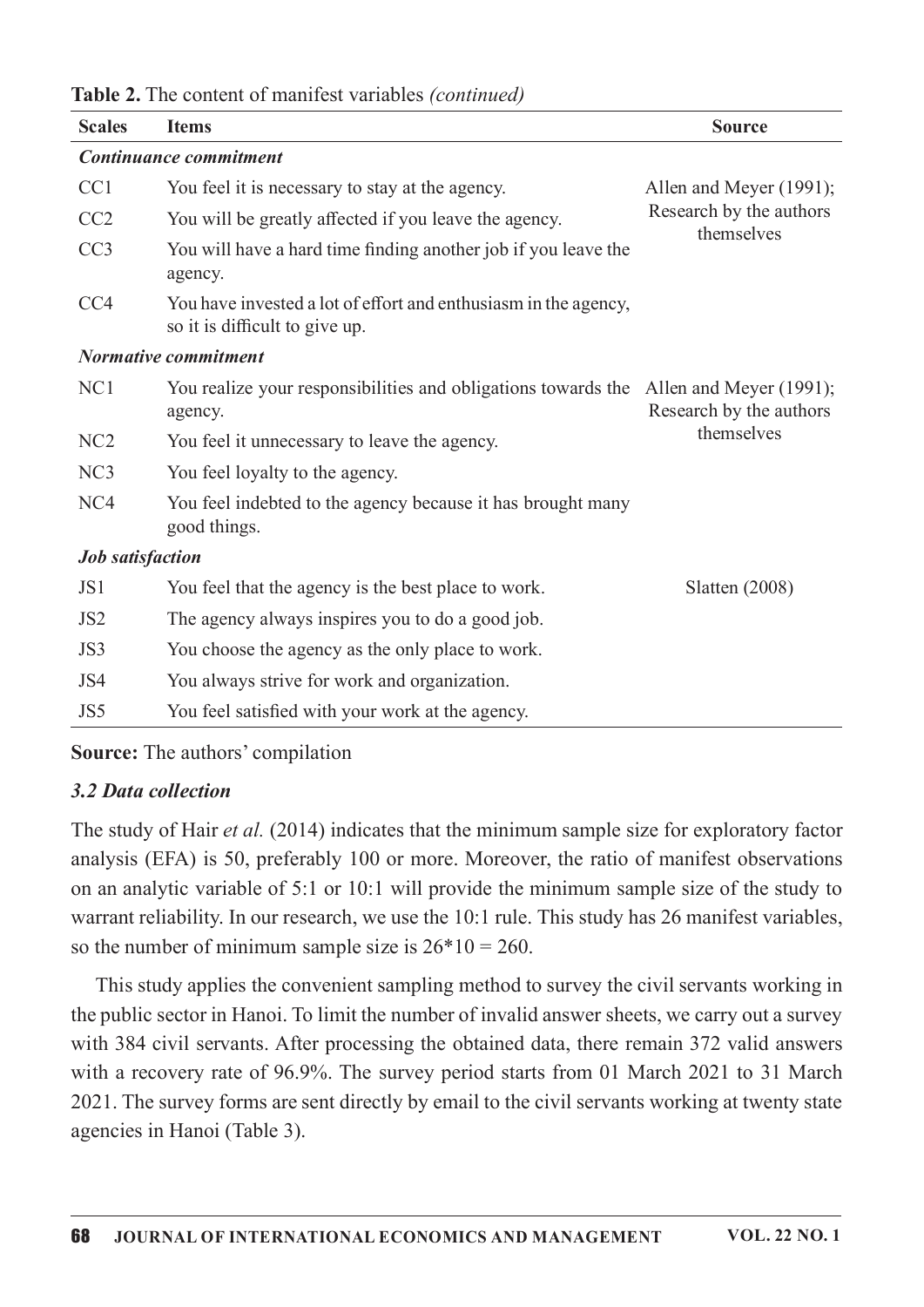| <b>Name</b>                                          | <b>Number</b> | Percent |
|------------------------------------------------------|---------------|---------|
| Office of People's Committee of Hanoi City           | 15            | 4.0     |
| Department of Industrial and Trade                   | 18            | 4.8     |
| Department of Transport                              | 16            | 4.3     |
| Department of Education and Training                 | 18            | 4.8     |
| Department of Planning and Investment                | 19            | 5.1     |
| Department of Science and Technology                 | 19            | 5.1     |
| Department of Labor, War Invalids and Social Welfare | 16            | 4.3     |
| Department of Interior                               | 13            | 3.5     |
| Department of Foreign Affairs                        | 15            | 4.0     |
| Department of Agriculture and Rural Development      | 22            | 5.9     |
| Department of Planning and Architecture              | 13            | 3.5     |
| Department of Finance                                | 14            | 3.8     |
| Department of Natural Resources & Environment        | 18            | 4.8     |
| Department of Justice                                | 16            | 4.3     |
| Department of Information & Communications           | 18            | 4.8     |
| Department of Culture, Sports                        | 14            | 3.8     |
| Department of Tourism                                | 15            | 4.0     |
| Department of Construction                           | 13            | 3.5     |
| Department of Public Health                          | 10            | 2.7     |
| Hanoi City Committee for Ethnic Minorities           | 11            | 3.0     |

#### Table 3. Distribution of sample size

#### Source: The authors' compilation

The results show that a large number of civil servants in Hanoi City who participated in the survey are male  $(71.2\%)$ . The majority of respondents are above 35 years old with 90.6%. The respondents with higher education level account for 87.6%. The seniority of work from five years to above fifteen years accounts for 80.9%. Among the surveyed participants, 95.4% are married. The characteristics of the survey sample are consistent for the public sector in Vietnam. The employees in the public sector are almost men. They are between the ages of 30 and 50 years old, with high levels of education, and married. Table 4 summarizes the result of sample characteristics.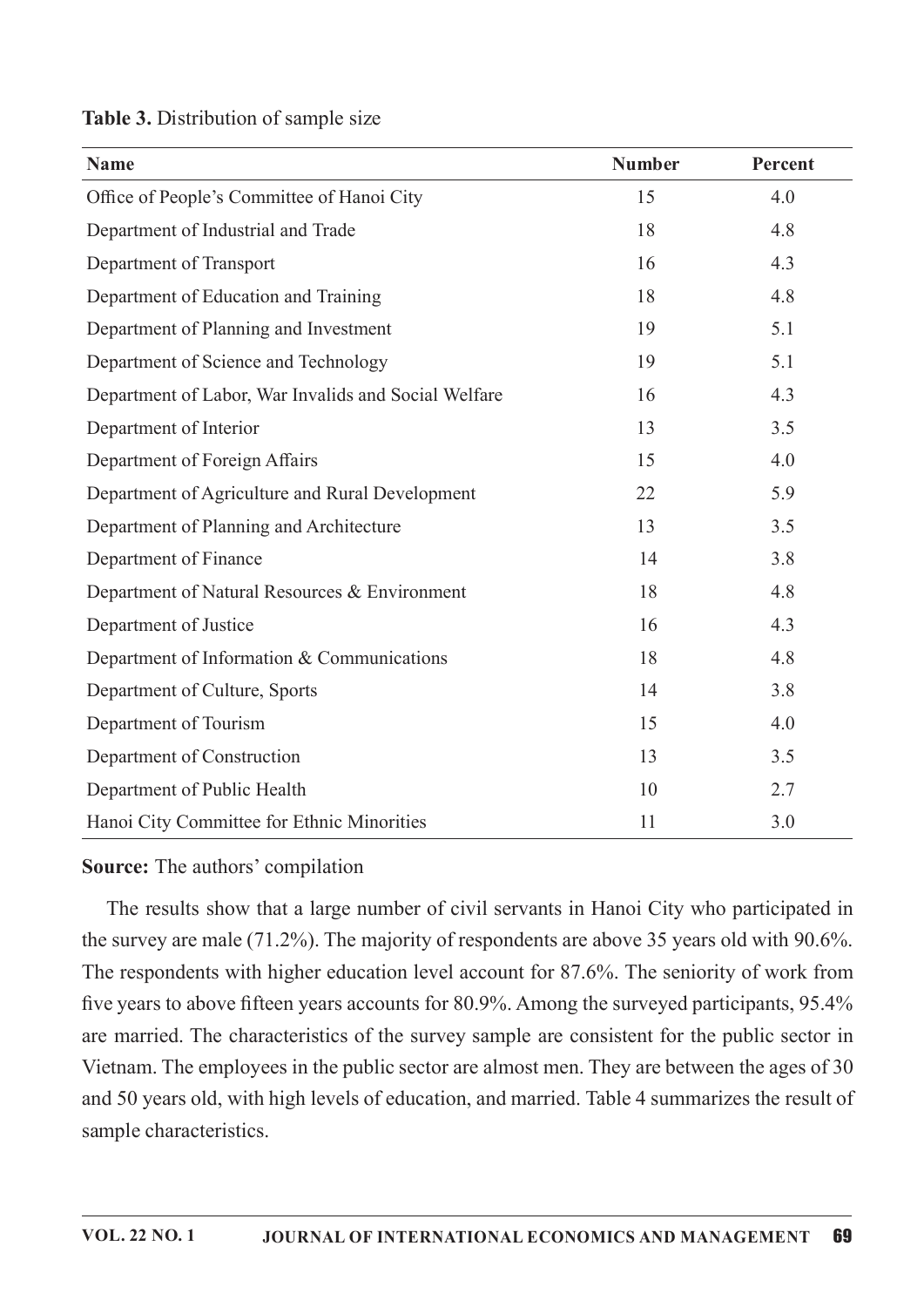|                | <b>Characteristics</b>             | <b>Number</b> | Percent  |
|----------------|------------------------------------|---------------|----------|
| Gender         | Male                               | 265           | 71.2     |
|                | Female                             | 107           | 28.8     |
| Age            | Less than 30 years old             | 35            | 9.4      |
|                | 30-50 years old                    | 294           | 79.0     |
|                | Above 50 years old                 | 43            | 11.6     |
| Education      | Intermediate education and college | $\Omega$      | $\Omega$ |
|                | University                         | 326           | 87.6     |
|                | Post-Graduate                      | 46            | 12.4     |
| Seniority      | Less than 5 years                  | 37            | 9.9      |
|                | 5-15 years                         | 301           | 80.9     |
|                | Above 15 years                     | 34            | 9.2      |
| Marital status | Married                            | 355           | 95.4     |
|                | Unmarried                          | 17            | 4.6      |

Table 4. Sample characteristics

Source: The authors' research sample

### 4. Findings and discussion

### 4.1 Reliability and validity test

The results of Cronbach's Alpha and EFA of the full measurement model show that the latent variable "Extroversion" has the lowest Cronbach's Alpha value of 0.775, while the latent variable "Conscientiousness" has the highest of 0.884. Compared with standard 0.6, all manifest variables of the scale are internally consistent. The corrected item - total correlation coefficient is higher than 0.3. All scales achieve two reliability and discriminant validity. Hence, the scale is good and meets the reliable requirement for EFA (Nunnally and Bernstein, 1994). The EFA obtains results with the coefficient KMO =  $0.808$ , Bartlett's test with Sig.  $= 0.000 \, \text{(&} \, 0.05)$ , and five factors are extracted with eigenvalue  $= 1.237$ ; sums of squared loadings = 80.125%, which is higher than 50%. Five factors can explain about 80.125% of the variance of all the variables from the total variance explained (Hair et al., 1998). Thus, five factors in the research model with 26 manifest variables were extracted to meet the requirement of convergent and discriminant validity.

### 4.2 Confirmatory factor analysis

The results of the confirmatory factor analysis (CFA) show that the model has 1,387 degrees of freedom. The test value CMIN is  $421.375$  with the probability value of 0.000. The CMIN/ df index is 2.452, which is smaller than  $3.0$  (Carmines and McIver, 1981). The goodness-of-fit index (GFI) is 0.901. The Tucker-Lewis index (TLI) =  $0.902$ . The comparative fit index (CFI) is 0.908, which is above 0.9 (Tabachnick and Fidell, 2007). The root-mean-square error of approximation (RMSEA) is 0.030, which is less than 0.08 (Hu and Bentler, 1999). Hence, the research model is consistent with the market data.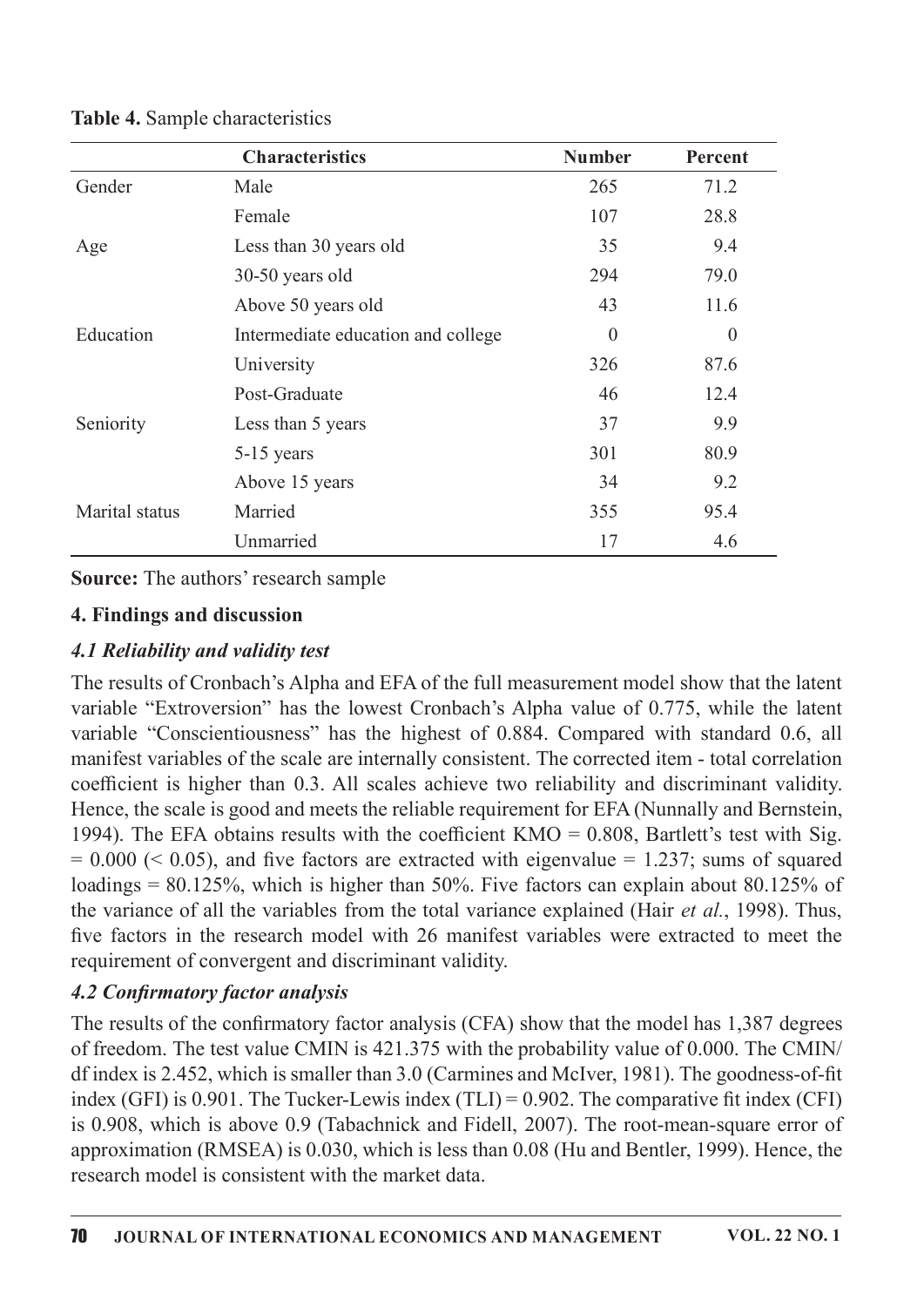The CFA results of the full measurement model scale show that the weights of the manifest variables are standard ( $\geq 0.5$ ). Hence, the scales achieve the convergent validity (Anderson and Gerbing, 1988). In addition, there is no correlation between the measurement errors. Therefore, the manifest variables achieve unidimensionality. The correlation coefficient of each research concept is significantly different from 1, indicating that the components reach discriminant values. The analysis results also show that the scales meet the requirements of reliability (Steenkamp and Van Trijp, 1991). Table 5 summarizes the results of the unidimensional constructs test.

|              | Relationship          |                | <b>Estimate</b> | <b>Standard</b><br>deviation | <b>Critical</b><br>value | <b>Probability</b><br>value |
|--------------|-----------------------|----------------|-----------------|------------------------------|--------------------------|-----------------------------|
| CC           | $\leftrightarrow$     | <b>HRMPs</b>   | 0.111           | 0.040                        | 26.834                   | 0.000                       |
| <b>CC</b>    | $\leftrightarrow$     | AC             | 0.162           | 0.068                        | 25.242                   | 0.000                       |
| CC           | $\longleftrightarrow$ | JS             | 0.012           | 0.069                        | 26.177                   | 0.000                       |
| <b>CC</b>    | $\longleftrightarrow$ | N <sub>C</sub> | 0.124           | 0.071                        | 24.359                   | 0.000                       |
| <b>HRMPs</b> | $\longleftrightarrow$ | AC             | 0.022           | 0.038                        | 24.637                   | 0.000                       |
| <b>HRMPs</b> | $\leftrightarrow$     | <b>JS</b>      | 0.241           | 0.039                        | 14.217                   | 0.000                       |
| <b>HRMPs</b> | $\longleftrightarrow$ | N <sub>C</sub> | 0.315           | 0.039                        | 15.268                   | 0.000                       |
| AC           | $\longleftrightarrow$ | <b>JS</b>      | 0.233           | 0.040                        | 15.073                   | 0.000                       |
| AC           | $\longleftrightarrow$ | N <sub>C</sub> | 0.152           | 0.068                        | 12.245                   | 0.000                       |
| <b>JS</b>    | $\longleftrightarrow$ | N <sub>C</sub> | 0.021           | 0.068                        | 11.860                   | 0.000                       |

Table 5. The results of undimensional constructs test

#### **Source:** The authors' calculation

In addition, we test the scale's reliability. The reliability test results indicate that the composite reliability value is not lower than 0.7 and the variables achieve discriminant value is higher than 0.5. Hence, the analytical results pointed out that all the research model constructs meet the requirement of high reliability. Hence, the scale is consistent with the analysis of the structural equation modeling - SEM (Hair et al., 2014; Fornell and Larcker, 1981). Table 6 summarizes the results of testing the reliability.

| Table 6. The results of testing the reliability of constructs |  |  |  |
|---------------------------------------------------------------|--|--|--|
|---------------------------------------------------------------|--|--|--|

| <b>Variables</b>       | Number of<br>items | Composite<br>reliability | <b>Total variance</b><br>explained | <b>Conclusion</b> |
|------------------------|--------------------|--------------------------|------------------------------------|-------------------|
| <b>HRM</b> practices   | 9                  | 0.832                    | 0.613                              | Reliable          |
| Affective commitment   | 4                  | 0.855                    | 0.558                              |                   |
| Continuance commitment | 4                  | 0.793                    | 0.672                              |                   |
| Normative commitment   | 4                  | 0.808                    | 0.564                              |                   |
| Job satisfaction       |                    | 0.811                    | 0.552                              |                   |

**Source:** The authors' calculation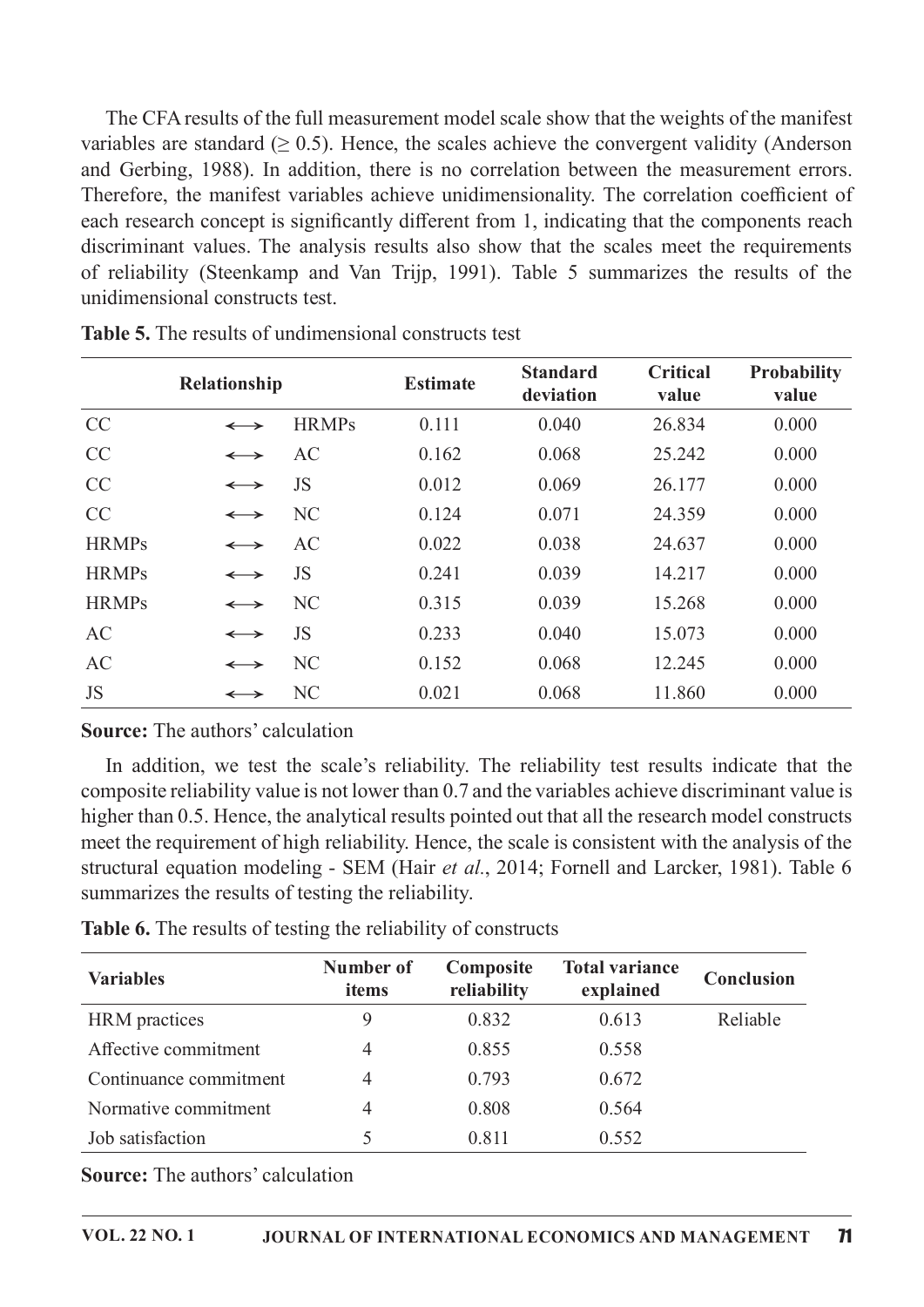#### 4.3 Structural equation modeling

Based on the results of the CFA of the full measurement model scale, the SEM results are consistent with the market data. That is shown by the CMIN/df index =  $2.567 < 3.0$  (Carmines and McIver, 1981). The GFI = 0.904, the TLI = 0.907, the CFI = 0.912, which are all higher than 0.9 (Tabachnick and Fidell, 2007). The RMSEA is 0.035, which is lower than 0.08 (Hu and Bentler, 1999).

In addition, based on the analysis result, the probability value of the impact relationships between the constructs is less than 0.05. Hence, the relationship between HRM practices, affective commitment, continuance commitment, normative commitment, and job satisfaction is statistically significant in the SEM (Table 7).

| <b>Correlation</b>     |                          |                        | <b>Estimate</b> | S.E   | C.R   | P     |
|------------------------|--------------------------|------------------------|-----------------|-------|-------|-------|
| Continuance commitment |                          | <b>HRM</b> practices   | 0.404           | 0.032 | 3.725 | 0.000 |
| Affective commitment   | $\overline{\phantom{0}}$ | <b>HRM</b> practices   | 0.432           | 0.021 | 3.615 | 0.000 |
| Normative commitment   | $\overline{\phantom{0}}$ | <b>HRM</b> practices   | 0.400           | 0.054 | 3.595 | 0.000 |
| Job satisfaction       | $\overline{\phantom{0}}$ | <b>HRM</b> practices   | 0.411           | 0.039 | 1.821 | 0.000 |
| Job satisfaction       |                          | Continuance commitment | 0.398           | 0.010 | 0.704 | 0.000 |
| Job satisfaction       |                          | Affective commitment   | 0.407           | 0.046 | 1.433 | 0.000 |
| Job satisfaction       |                          | Normative commitment   | 0.395           | 0.013 | 1.235 | 0.000 |

Table 7. Regression weights

**Source:** The authors' calculation

### 4.4Discussion

The SEM analysis results show that H1, H2, and H3 have standardized estimate of 0.432, 0.404, and 0.400, respectively. H4 has standardized estimate of 0.411. If HRM practices are well implemented, the organizational commitment and job satisfaction of civil servants will be high. With  $95\%$  confidence and the probability value of 0.000; H5, H6, and H7 have standardized estimate of 0.407, 0.398, and 0.395, respectively. It means that the higher the three components of organizational commitment, the higher the job satisfaction of civil servants. By the same token, the result is similar to the studies of Meyer *et al.* (1989), Shore and Wayne (1993), Petrescu and Simmons (2008), Vandenberg and Lance (1992), Shahid and Azhar (2013). Hence, H1, H2, H3, H4, H5, H6, and H7 are accepted.

Thus, HRM practices have direct impact on three components of organizational commitment and job satisfaction of civil servants. This result differs from the studies of Minh (2013) and Ngoc (2016). Because they did not measure organizational commitment and job satisfaction of the officers in the public sector based on HRM practices. Hence, the study could create a paradigm for future studies on confirming the relationship between HRM practices with organizational commitment and job satisfaction in the public sector.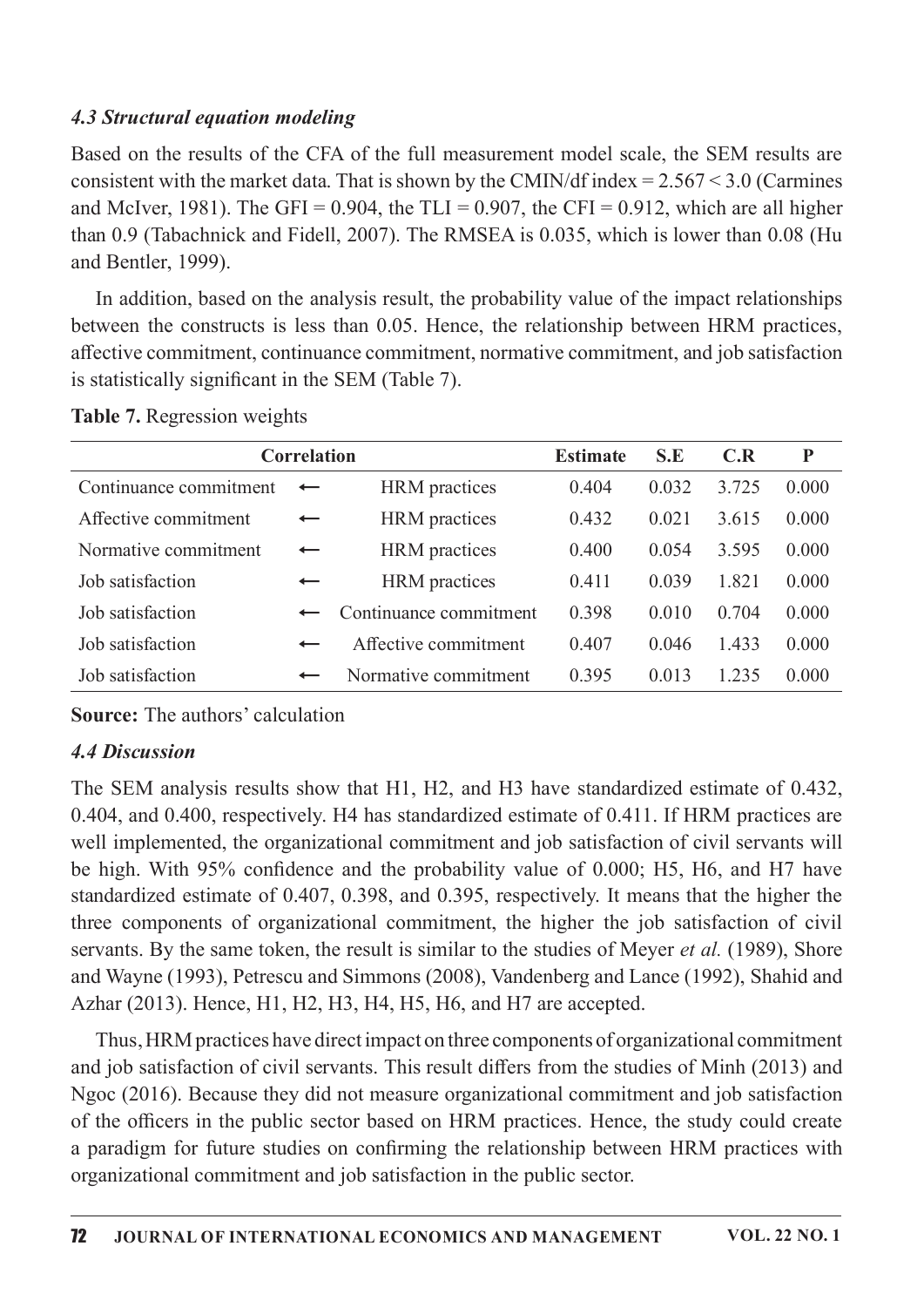#### **5. Conclusion and policy implications**

This study confirms that HRM practices have a positive impact on three components of organizational commitment and job satisfaction. The CFA and SEM are conducted to look for the relationship between the constructs in the research model. The results show that HRM practices have a positive impact on three components of organizational commitment and job satisfaction. Besides, three components of organizational commitment have a positive impact on the job satisfaction of civil servants in Hanoi. Based on the obtained results, this study propose some policy implications to help the agencies in the public sector in Hanoi enhance the organizational commitment and job satisfaction of civil servants.

Firstly, the leaders of the public sector agencies need to show the officers that they will have opportunities for training and promotion if they perform well. It means that the efforts of civil servants in Hanoi will be recognized by the agency, thus improving their organizational commitment and job satisfaction. Hence, the leaders of the public sector agencies should make detailed plans for training and promotion based on the capacity and work efficiency of their officers. Besides, the agency could create favorable conditions for officers to improve their professional qualifications.

Secondly, perfecting the evaluation of civil servants, emulation and commendation must be done seriously. In addition, leaders need to develop a scale to evaluate the performance of civil servants in their fields of work. Thereby, there should be timely welfare or reward policies, to create motivation for civil servants, thus, improving organizational commitment and increasing the job satisfaction of civil servants.

Thirdly, agencies should build a working environment of solidarity and democracy between the leaders and the civil servants. Likewise, the agencies should create opportunities for discussions to strengthen the relationship between their employees to achieve high work efficiency.

Fourthly, the agencies can promote internal communication so that their employees can quickly and conveniently send their opinions and suggestions to the employers. At the same time, managers could show the respect to their employees by listening and consulting with them, thereby increase the civil servants' organizational commitment and job satisfaction.

This study has some limitations. Firstly, the sample size is small due to being executed only in the public sector in Hanoi. Secondly, this study collected data by convenience sampling method. For these limitations, future research should increase the sample size or extend the survey scope. Besides, the probability sampling method should be used to advance the study's generalizability.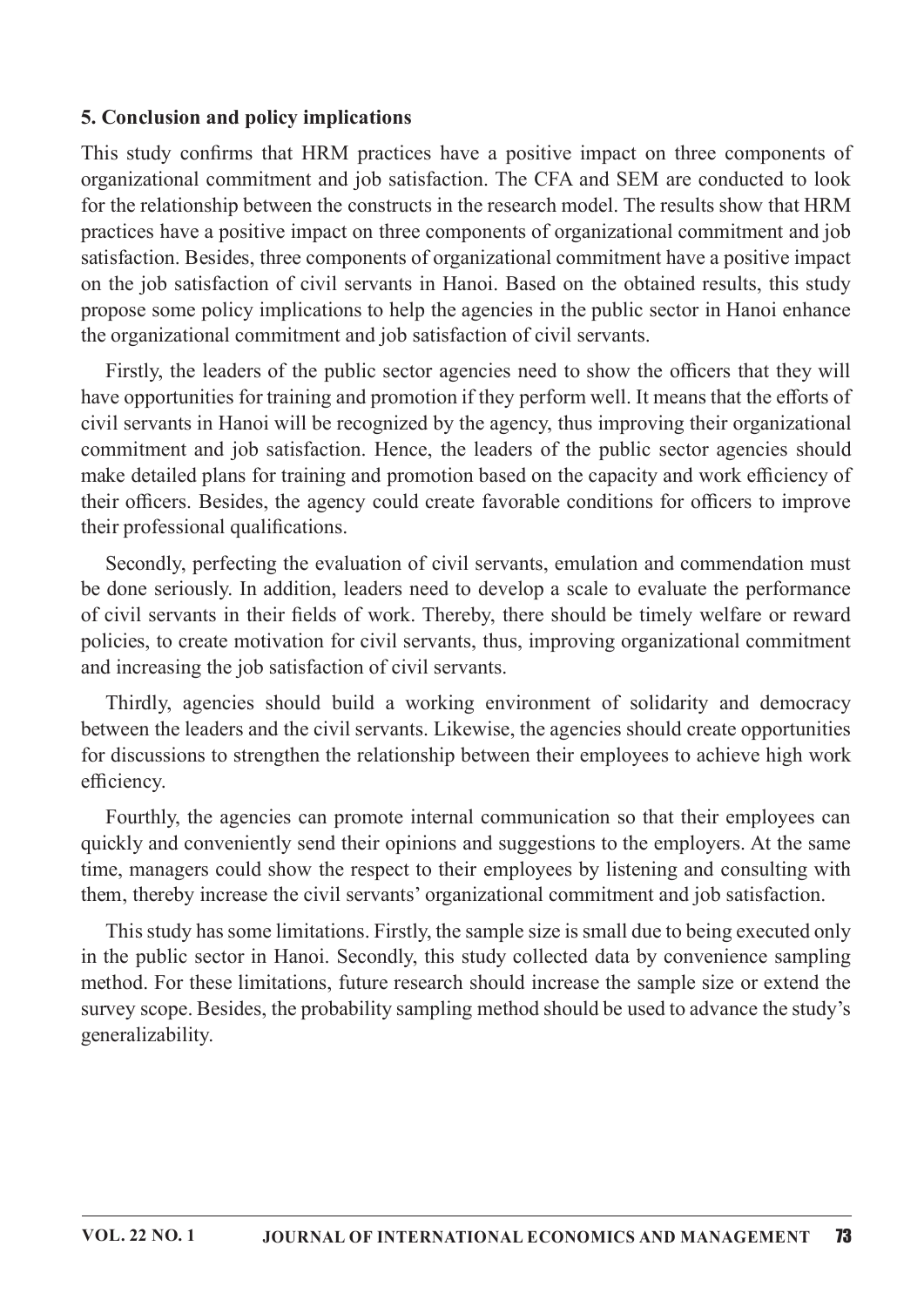#### **References**

- Allen, N.J. and Meyer, J.P. (1991), "A three-component conceptualization of organizational commitment", Human Resource Management Review, Vol. 1 No. 1, pp. 61 - 89.
- Allen, N.J. and Meyer, J.P. (1996), "Affective, continuance, and normative commitment to the organization: an examination of construct validity", Journal of Vocational Behavior, Vol. 49 No.3,pp.252-276.
- Anderson, J.C. and Gerbing, D.W. (1988), "Structural equation modeling in practice: a review and recommended two-step approach", Psychological Bulletin, Vol. 3 No. 3, pp. 411 - 423.
- Anh, P.T. and Dao, N.T.H. (2013), "Human resource management and employee commitment to enterprise", VNU Journal of Economics and Business, Vol. 29 No. 4, pp. 24 - 34.
- Armstrong, M. (2008), Strategic human resource management: a guide to action, 4<sup>th</sup> ed., Kogan Page Business Books, London.
- Benkhoff, B. (1997), "Disentangling organizational commitment: the dangers of the OCQ for research and policy", *Personnel Review*, Vol. 26 No.  $1/2$ , pp. 114 - 131.
- Boxall, P. and Purcell, J. (2011), Strategy and human resource management, 3<sup>rd</sup> ed., Palgrave Macmillan Ltd, New York.
- Carmines, E.G. and McIver, J.P. (1981), "Analysing models with unobserved variables: analysis of covariance structures", in Bohrnstedt, G.W. and Borgatta, E.F. (Eds.), Social Measurement: Current Issues, Sage Publications, Beverly Hills, pp. 65 - 115.
- Currivan, D.B. (1999), "The causal order of job satisfaction and organizational commitment in models of employee turnover", Human Resource Management Review, Vol. 9 No. 4, pp. 195 - 224.
- Dung, T.K. (2005), Human resource management, Statistical Publisher, Ho Chi Minh City.
- Dung, T.K. (2006), "Scale of organizational commitment", Journal of Economics Development, No. 184, pp. 1 - 11.
- Dung, T.K. (2011), *Human resource management*, General Publisher, Ho Chi Minh City.
- Dung, T.K. and Ly, V.M. (2006), "The influence of human resource management practices on the performance of small and medium-sized enterprises", Journal of Economics Development, No. 189, pp. 40 - 42.
- Dung, T.K., Anh, T.T.L., Linh, B.T.P., Loan, N.T., Trang, H.T.T., My, T.T.G. and Uyen, P.T.N. (2017), "Impact structure of human resource management practices on business results of enterprises", Journal of Economics Development, Vol. 28 No. 1, pp. 84 - 100.
- Duong, V.T.T. (2013), Impact of human resource management practices on job satisfaction of joint stock commercial bank employees in Ho Chi Minh City, Master thesis, University of Economics Ho Chi Minh City.
- Ellickson, M.C. and Logsdon, K. (2001), "Determinants of job satisfaction of municipal government employees", State and Local Government Review, Vol. 33 No. 3, pp. 173 - 184.
- Fornell, C. and Larcker, D.F. (1981), "Evaluating structural equation models with unobservable variables and measurement error", Journal of Marketing Research, Vol. 18 No. 1, pp. 39 - 50.
- Fu, W., Deshpande, S.P. and Zhao, X. (2011), "The impact of ethical behavior and facets of job satisfaction on organizational commitment of Chinese employees", Journal of Business Ethics, Vol. 104 No. 4, pp. 537 - 543.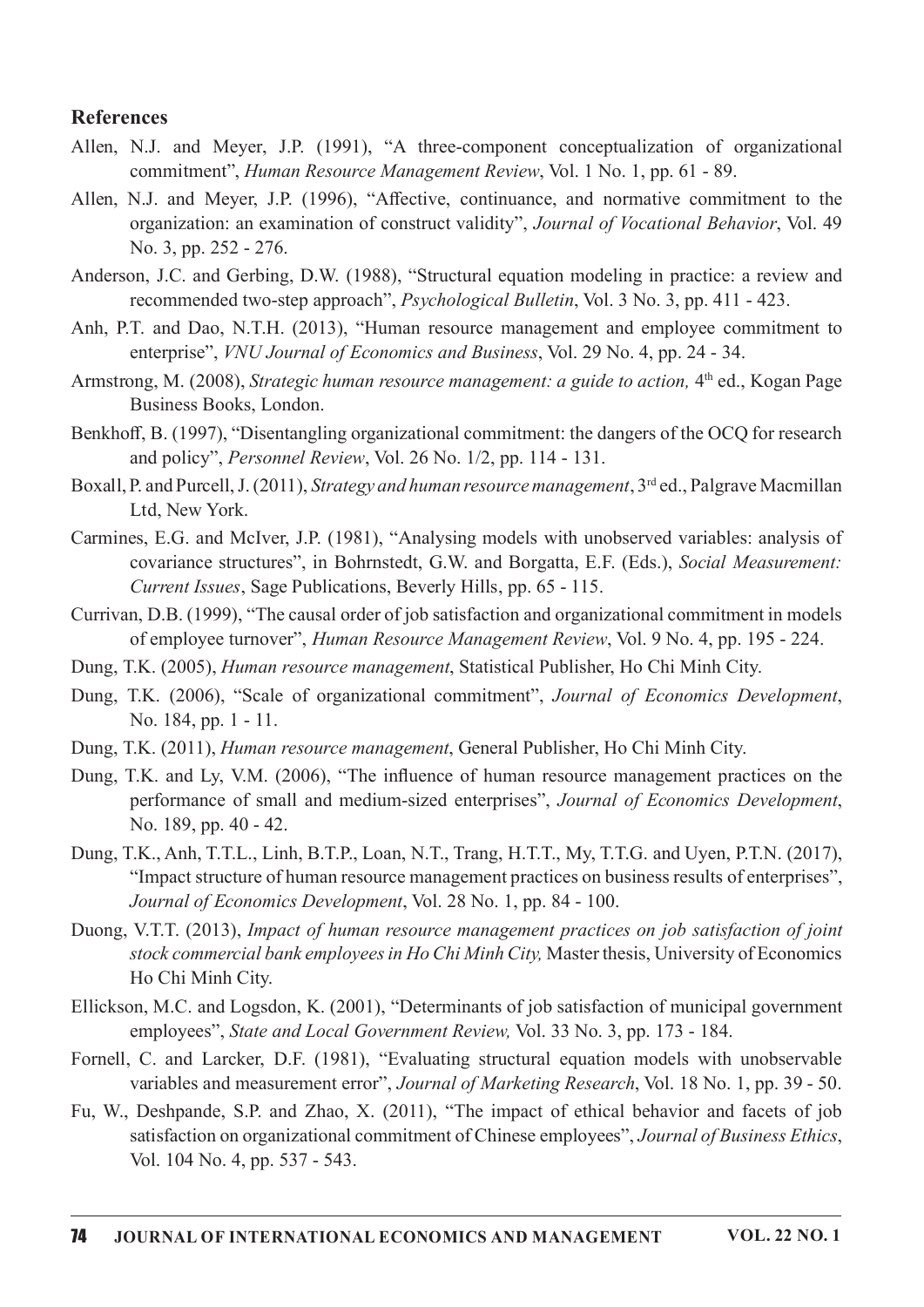- Gaertner, K.N. and Nollen, S.D. (1989), "Career experiences, perceptions of employment practices, and psychological commitment to the organization", Human Relations, Vol. 42 No. 11, pp.  $975 - 991$
- General Statistics Office. (2020), "The data of employment and labour", Available at https:// www.gso.gov.vn/px-web-2/?pxid=V0235&theme=D%C3%A2n%20s%E1%BB%91%20 v%C3%A0%20lao%20%C4%91%E1%BB%99ng(Accessed01October,2021).
- Guest, D. (1995), "Human resource management, trade unions and industrial relations", in Storey, J. (Ed.), Human Resource Management, Routledge, London, pp. 110 - 141.
- Ha, D.T.N. (2010), The effect of job satisfaction on employee engagement with the organization at trucking units in Ho Chi Minh City, Master thesis, University of Economics Ho Chi Minh City.
- Hair, J.F.J., Anderson, R.E., Tatham, R.L. and Black, W.C. (1998), *Multivariate data analysis*, 5<sup>th</sup> ed., Prentice Hall College Div, Upper Saddle River.
- Hair, J., Sarstedt, M., Hopkins, L. and Kuppelwieser, V. (2014), "Partial least squares structural equation modeling (PLS-SEM): an emerging tool for business research", *European Business* Review, Vol. 26 No. 2, pp. 106 - 121.
- Hirschfeld, R.R. (2000), "Validity studies: does revising the intrinsic and extrinsic subscales of the Minnesota satisfaction questionnaire short form make a difference?", *Educational* Psychological Measurement, Vol. 60 No. 2, pp. 255 - 270.
- Hu, L. and Bentler, P.M. (1999), "Cutoff criteria for fit indexes in covariance structure analysis: conventional criteria versus new alternatives", Structural Equation Modeling, Vol. 6 No. 1, pp.  $1 - 55$ .
- Jawaad, M., Amir, A., Bashir, A. and Hasan, T. (2019), "Human resource practices and organizational commitment: the mediating role of job satisfaction in emerging economy", Cogent Business  $\&$  Management, Vol. 6 No. 1, pp. 1 - 22.
- Jimoh, O. and Abdulkadir, D.S. (2011), "Strategic human resource management and organizational performance in the Nigerian manufacturing sector: an empirical investigation", International Journal of Business and Management, Vol. 6 No. 9, pp. 46 - 56.
- Khera, S.N. (2010), "Human resource practices and their impact on employee productivity: a perceptual analysis of private, public and foreign bank employees in India", DSM Business Review, Vol.2No.1,pp.146-162.
- Kinicki,A.J., Carson, K.P. and Bohlander, G.W. (1992), "Relationship between an organization's actual human resource efforts and employee attitudes", Group & Organizational Management, Vol. 17 No. 2, pp. 135 - 152.
- Laka-Mathebula, M.R. (2004), Modeling the relationship between organizational commitment, leadership style, human resource management practices and organizational trust, PhD thesis, University of Pretoria.
- Long, N.H. (2010), Impact of human resource management practices on job satisfaction of Vietnamese national flight attendants (Vietnam Airlines), Master thesis, University of Economics Ho Chi Minh City.
- Majumder, M.T.H. (2012), "Human resource management practices and employees' satisfaction towards private banking sector in Bangladesh", International Review of Management and Marketing, Vol.  $2$  No.  $1$ , pp.  $52 - 58$ .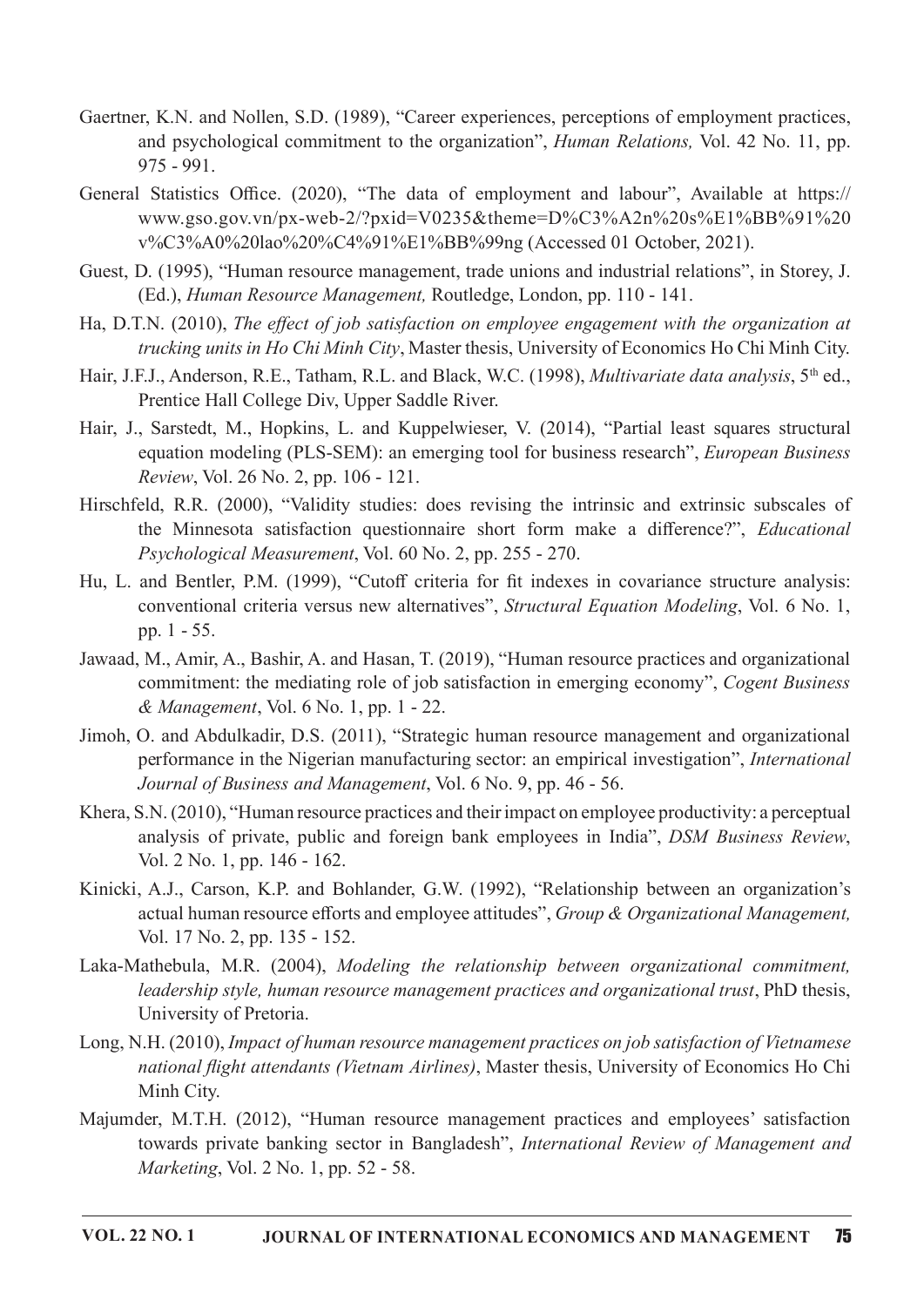- Meyer, J.P., Paunonen, S.V., Gellatly, I.R., Goffin, R.D. and Jackson, D.N. (1989), "Organizational commitment and job performance: it's the nature of the commitment that counts", Journal of Applied Psychology, Vol. 74 No. 1, pp. 152 - 156.
- Minh, N.T.H. (2013), The impact of human resource management practices on organizational commitment of employees at enterprises downsizing production and business in Ho Chi Minh City, Master thesis, University of Economics Ho Chi Minh City.
- Morrison, E.W. (1996), "Organizational citizenship behavior as a critical link between HRM practices and service quality", Human Resource Management, Vol. 35 No. 4, pp. 493 - 512.
- Mowday, R., Porter, L. and Steers, R. (1982), Employee-organization linkages: the psychology of commitment, absenteeism, and turnover, Academic Press, New York.
- Nam, N.D. and Lan, U.T.N. (2021), "Cac yeu to anh huong den su hai long trong cong viec va su cam ket gan bo voi to chuc cua can bo cong chuc tai co quan cung ung dich vu cong: nghien cuu tai Tong cuc Thuy san Viet Nam", Tap chi Quan ly va Kinh te quoc te, So 141, tr. 121 - 142.
- Nancy, Q. (2013), The impact of HRM practices on organizational performance: the case study of some selected rural banks, Master thesis, Kwame Nkrumah University of Science and Technology.
- Ngoc, N.T.B. (2016), Impact of factors of human resource management practices on employee commitment to research organizations in Binh Dinh province, Master thesis, University of Economics Ho Chi Minh City.
- Nunnally, J.C. and Bernstein, I.H. (1994), "The assessment of reliability", Psychometric Theory, Vol. 3, pp. 248 - 292.
- Pasaoglu, D. and Tonus, H.Z. (2014), "Strategic importance of human resource practices on job satisfaction in private hospitals", Procedia - Social and Behavioral Sciences, Vol. 150, pp. 394 - 403.
- Petrescu, A.I. and Simmons, R. (2008), "Human resource management practices and workers' job satisfaction", *International Journal of Manpower*, Vol. 29 No. 7, pp. 651 - 667.
- Pfeffer, J. (1998), "Seven practices of successful organizations", California Management Review, Vol.40No.2,pp.96-124.
- Price, J.L. (1997), "Handbook of organizational measurement", International Journal of Manpower, Vol.18No.4/5/6,pp.303-558.
- Rahman, M.M. and Chowdhury, M.S. (2012), "Job satisfaction and teachers' turnover: a study on private universities in Bangladesh", Bangladesh Research Publications Journal, Vol. 7 No. 2, pp. 142 - 152.
- Rahman, M.M., Uddin, M.J. and Mia, M.A.S. (2013), "The role of human resource management practices on job satisfaction and organizational commitment in banking sector of Bangladesh - A comparative analysis", Journal of Faculty of Business Administration, No. 9 No. 1/2, pp.  $1 - 13$ .
- Saleem, I. and Khurshid, A. (2014), "Do human resource practices affect employee performance?", Pakistan Business Review, No. 15, pp. 669 - 688.
- Sempane, M., Rieger, H. and Roodt, G. (2002), "Job satisfaction in relation to organizational culture", SA Journal of Industrial Psychology, No. 28, pp. 23 - 30.